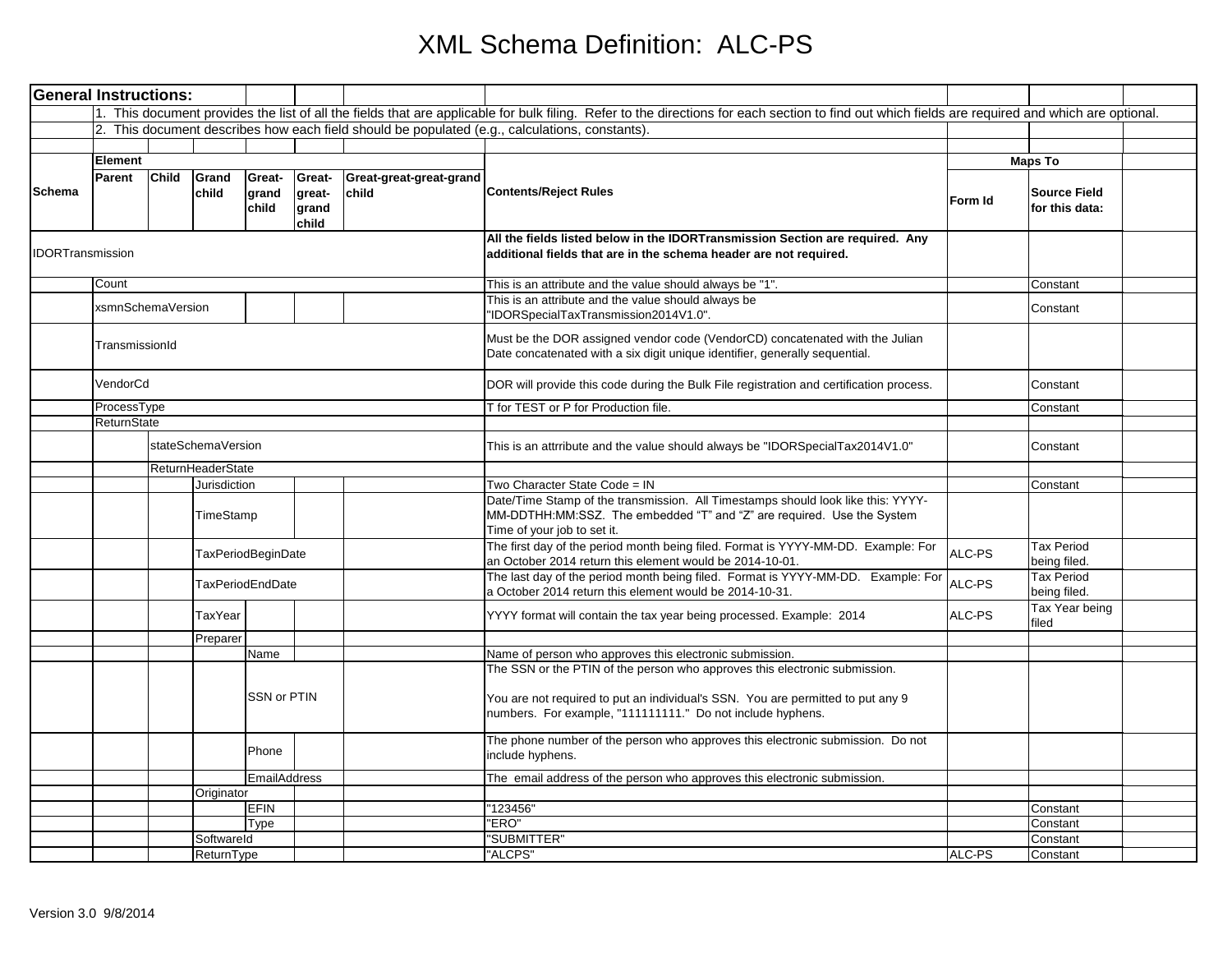## XML Schema Definition: ALC-PS

|               | Element |                           |                       |                          |                                    |                                   |                                                                                                                                                                                                                                                                                       | <b>Maps To</b> |                                                  |  |
|---------------|---------|---------------------------|-----------------------|--------------------------|------------------------------------|-----------------------------------|---------------------------------------------------------------------------------------------------------------------------------------------------------------------------------------------------------------------------------------------------------------------------------------|----------------|--------------------------------------------------|--|
| <b>Schema</b> | Parent  | <b>Child</b>              | Grand<br>child        | Great-<br>grand<br>child | Great-<br>great-<br>grand<br>child | Great-great-great-grand<br>child  | <b>Contents/Reject Rules</b>                                                                                                                                                                                                                                                          | Form Id        | <b>Source Field</b><br>for this data:            |  |
|               |         |                           | Filer                 |                          |                                    |                                   |                                                                                                                                                                                                                                                                                       |                |                                                  |  |
|               |         |                           |                       | <b>BusinessEntity</b>    |                                    |                                   |                                                                                                                                                                                                                                                                                       |                |                                                  |  |
|               |         |                           |                       |                          | <b>FEIN</b>                        |                                   | Federal ID number of taxpayer. Do not include hyphens.                                                                                                                                                                                                                                | ALC-PS         | FID Number                                       |  |
|               |         | EntityName                |                       |                          |                                    |                                   |                                                                                                                                                                                                                                                                                       |                |                                                  |  |
|               |         |                           |                       |                          |                                    | BusinessNameLine1                 | The entity name as it appears on the Indiana Alcoholic Beverage Permit. The XML<br>will not accept the following special characters: comma (,), period (.), semi-colon (;),<br>colon $(:)$ , plus sign $(+)$ , and equal sign $(=)$ .                                                 | ALC-PS         | Name                                             |  |
|               |         |                           |                       | Address                  |                                    |                                   |                                                                                                                                                                                                                                                                                       |                |                                                  |  |
|               |         |                           |                       |                          | <b>USAddress</b>                   |                                   |                                                                                                                                                                                                                                                                                       |                |                                                  |  |
|               |         |                           |                       |                          |                                    | AddressLine1                      | Business street address (physical address)                                                                                                                                                                                                                                            | ALC-PS         | <b>Physical Street</b><br>Address                |  |
|               |         |                           |                       |                          |                                    | City                              | City (physical address)                                                                                                                                                                                                                                                               | ALC-PS         | <b>Physical City</b>                             |  |
|               |         |                           |                       |                          |                                    | <b>State</b>                      | State (physical address)                                                                                                                                                                                                                                                              | ALC-PS         | <b>Physical State</b>                            |  |
|               |         |                           |                       |                          |                                    | ZipCode                           | Zip (physical address)                                                                                                                                                                                                                                                                | ALC-PS         | Physical Zip<br>Code                             |  |
|               |         |                           |                       | Stateld                  |                                    |                                   | Ten digit Indiana Taxpayer ID code                                                                                                                                                                                                                                                    | ALC-PS         | <b>IN TID Number</b>                             |  |
|               |         |                           |                       | LocNbr                   |                                    |                                   | Three digit Indiana business location code                                                                                                                                                                                                                                            |                |                                                  |  |
|               |         |                           | <b>EmailAddress</b>   |                          |                                    |                                   | Provide the email address of the person DOR should contact if there is a problem with<br>this electronic submission.                                                                                                                                                                  |                |                                                  |  |
|               |         |                           | FilingMethodCd        |                          |                                    |                                   | "ELF"                                                                                                                                                                                                                                                                                 |                | Constant                                         |  |
|               |         |                           | <b>ReturnSourceCd</b> |                          |                                    |                                   | "FTP"                                                                                                                                                                                                                                                                                 |                | Constant                                         |  |
|               |         | InputSourceMethodCd       |                       |                          |                                    |                                   | "BULK"                                                                                                                                                                                                                                                                                |                | Constant                                         |  |
|               |         | FormVersionCode           |                       |                          |                                    |                                   | '0614"                                                                                                                                                                                                                                                                                | ALC-PS         | ALC-PS Form<br><b>Revision Month</b><br>and Year |  |
|               |         | TaxTypeCd<br>SubmissionId |                       |                          |                                    |                                   | "ALC"                                                                                                                                                                                                                                                                                 |                | Constant                                         |  |
|               |         |                           |                       |                          |                                    |                                   | Submission Id is generated by using the following format: Prefix of T for Test file or<br>P for Production file, Followed by Department assigned id number plus six digit<br>unique sequence number.                                                                                  |                |                                                  |  |
|               |         | <b>ReturnDataState</b>    |                       |                          |                                    |                                   |                                                                                                                                                                                                                                                                                       |                |                                                  |  |
|               |         |                           | <b>FormALCPS</b>      |                          |                                    |                                   |                                                                                                                                                                                                                                                                                       |                |                                                  |  |
|               |         |                           |                       | <b>ReturnSectionA</b>    |                                    |                                   | All the fields in ReturnSectionA are required. If you have no activity to report for<br>the month you must specify either "ONA" or "ANA" for the ReturnFilingType.                                                                                                                    |                |                                                  |  |
|               |         |                           |                       |                          |                                    | ReturnFilingType                  | Return Filing Type<br>Valid codes are: "O" = Original, "A" = Amended, "ONA" = Original - No Activity, "ANA"<br>= Amended - No Activity                                                                                                                                                |                | Constant                                         |  |
|               |         |                           |                       | <b>ReturnSectionB</b>    |                                    |                                   | If you have a ReturnFilingType of "O" or "A", please follow the directions below<br>to determine the value of each field. If you have no activity to report for the<br>month (i.e. a ReturnFilingType of "ONA" or "ANA"), then do not include<br>ReturnSectionB in your transmission. |                |                                                  |  |
|               |         |                           |                       |                          |                                    | <b>ALCPSScheduleRepeatSection</b> |                                                                                                                                                                                                                                                                                       |                |                                                  |  |